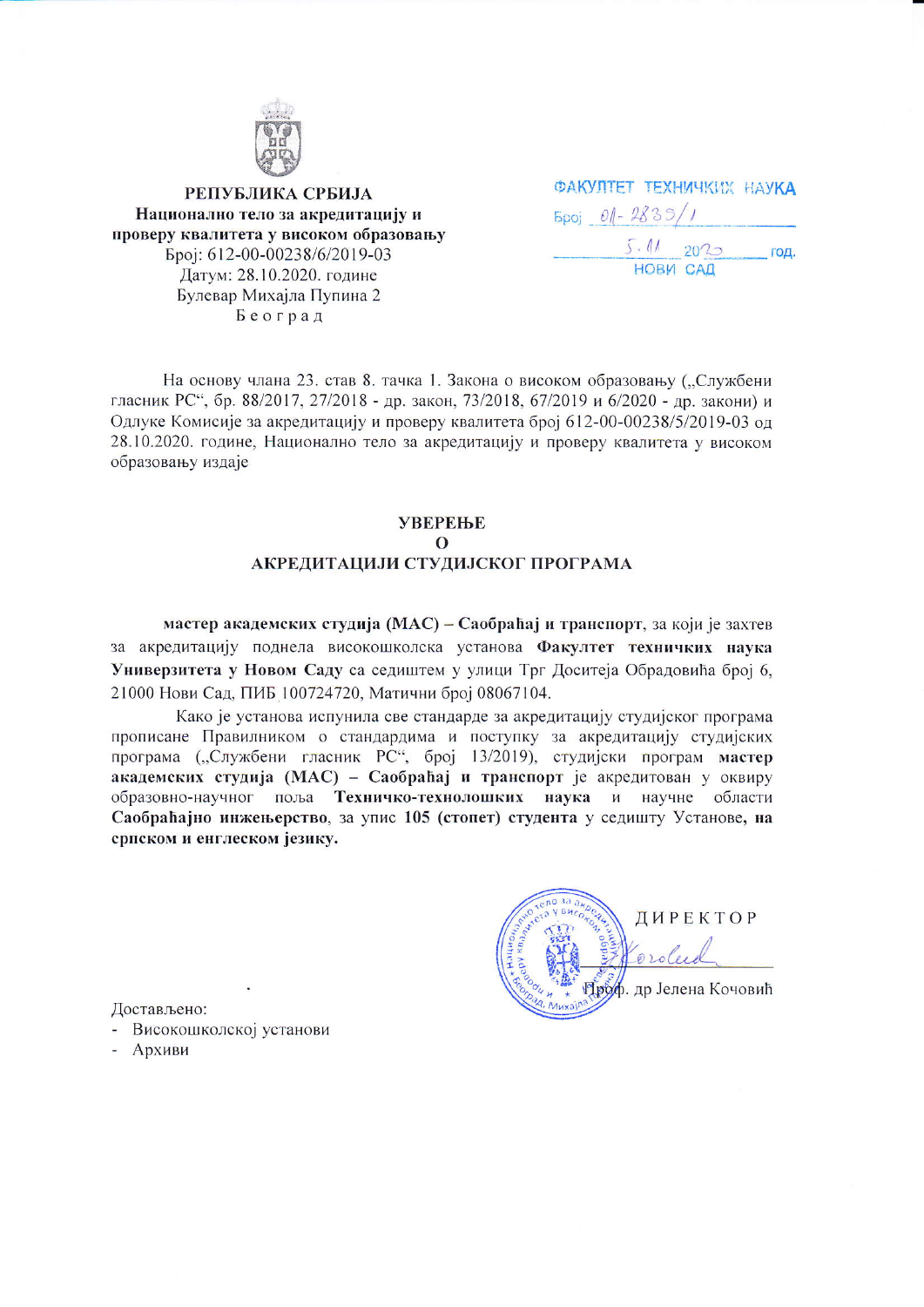

Република Србија КОМИСИЈА ЗА АКРЕЛИТАЦИЈУ И ПРОВЕРУ КВАЛИТЕТА Број: 612-00-01307/2012-04 24.05.2013. године Београд

#### **УВЕРЕЊЕ** О АКРЕДИТАЦИЈИ СТУДИЈСКОГ ПРОГРАМА МАСТЕР АКАДЕМСКИХ СТУДИЈА

Утврђује се да УНИВЕРЗИТЕТ У НОВОМ САДУ - ФАКУЛТЕТ ТЕХНИЧКИХ НАУКА са седиштем у ТРГ ДОСИТЕЈА ОБРАДОВИЋА 6, НОВИ САД, ПИБ: 100724720, Матични број: 08067104, испунио је стандарде прописане Правилником о стандардима и поступку за акредитацију високошколских установа и студијских програма ("Службени гласник РС" број 106/06, 112/08), за акредитацију студијског програма мастер академске студије - САОБРАЋАЈ И ТРАНСПОРТ у оквиру поља техничко-технолошких наука области саобраћајно инжењерство за упис 128 (стодвадесетосам) студента у прву годину у седишту Установе, за извођење на српском и енглеском језику.

Ово уверење издаје се на основу члана 16. став 5. тачка 1) Закона о високом образовању ("Службени гласник РС" број 76/05, 100/07, 97/08, 44/10).

Достављено: - високошколској установи - архиви КАПК

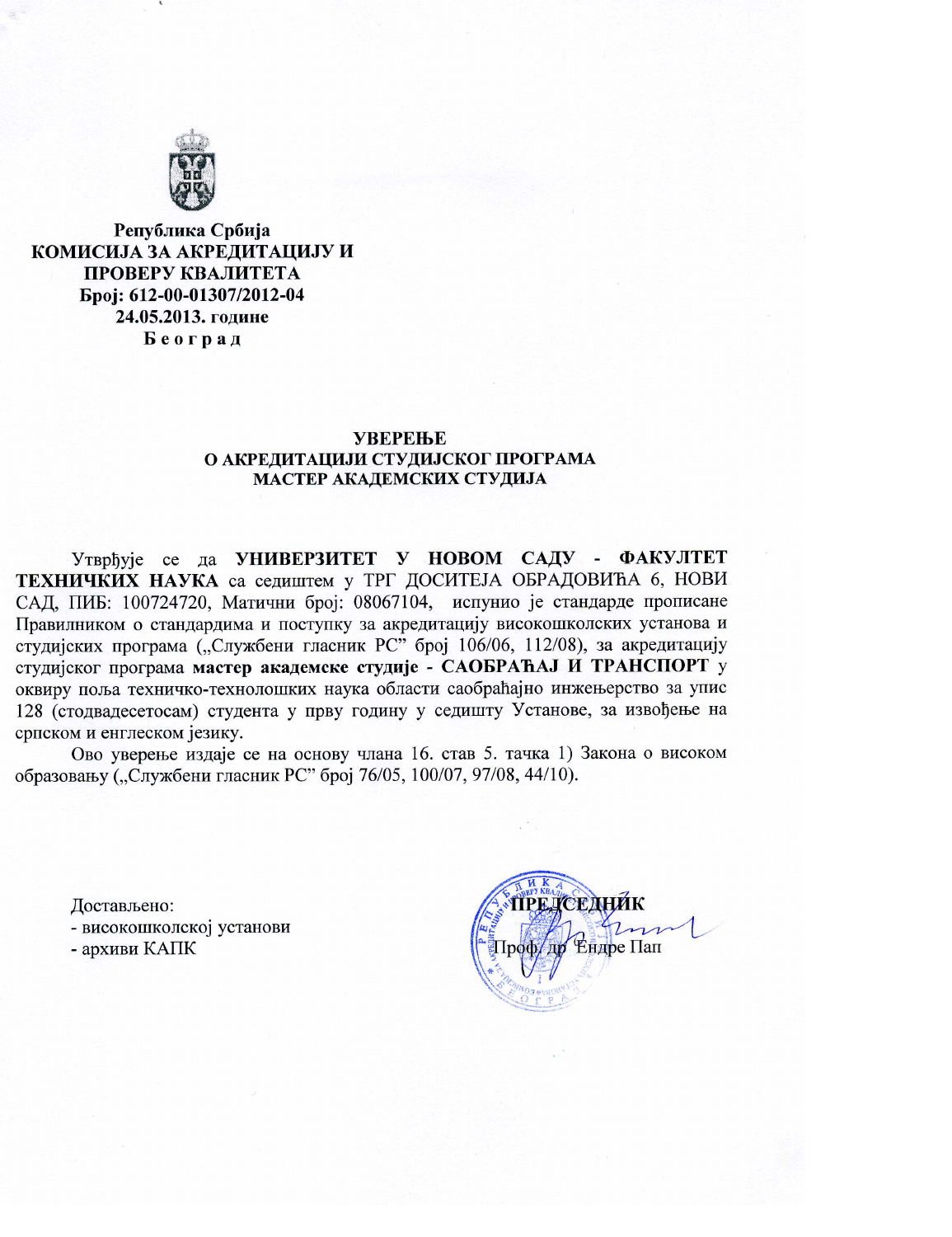

Република Србија КОМИСИЈА ЗА АКРЕЛИТАЦИЈУ И ПРОВЕРУ КВАЛИТЕТА Epoj: 612-00-361/2012-04 24.02.2012. године Београд

## ДОПУНА УВЕРЕЊА О АКРЕДИТАЦИЈИ СТУДИЈСКОГ ПРОГРАМА МАСТЕР АКАДЕМСКИХ СТУДИЈА

ФАКУЛТЕТ ТЕХНИЧКИХ НАУКА УНИВЕРЗИТЕТА У НОВОМ САДУ, са седиштем у Новом Саду, Трг Доситеја Обрадовића 6, испунио је стандарде прописане Правилником о стандардима и поступку за акредитацију високошколских установа и студијских програма ("Службени гласник РС" број 106/06, 112/08), за акредитацију студијског програма мастер академске студије САОБРАЋАЈ И ТРАНСПОРТ у оквиру поља техничко-технолошких наука и то за упис 70 (седамдесет) студената уписаних у прву годину студија у седишту Установе за извођење на српском и енглеском језику.

Ова допуна уверења издаје се на основу члана 16. став 8. тачка 1) Закона о високом образовању ("Службени гласник РС" број 76/05, 100/07, 97/08, 44/10).

Лостављено: - Високошколској установи - архиви КАПК

**TTPET**  $\Pi$ роф. Хи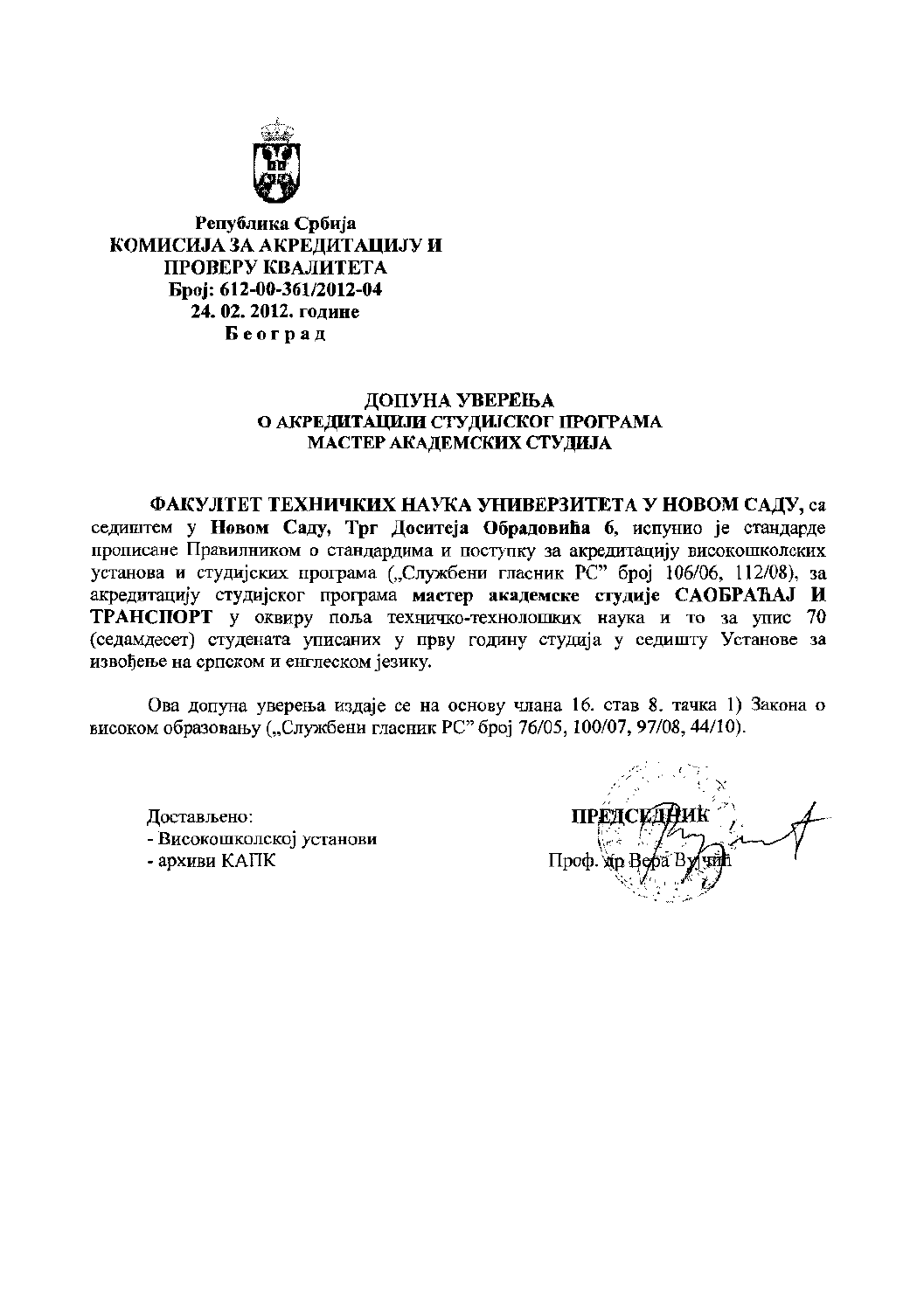

# РЕПУБЛИКА СРБИЈА КОМИСИЈА ЗА АКРЕЛИТАЦИЈУ И ПРОВЕРУ КВАЛИТЕТА

# **YBEPEHE** О АКРЕЛИТАЦИЈИ СТУЛИЈСКОГ ПРОГРАМА ДИПЛОМСКЕ АКАДЕМСКЕ СТУДИЈЕ

Факултет техничких наука Универзитета у Новом Саду, са седиштем у Новом Саду, Трг Доситеја Обрадовића 6, испунио је стандарде прописане Правилником о стандардима и поступку за акредитацију високошколских установа и студијских програма ("Службени гласник РС" број 106/06), за акредитацију студијског програма: Дипломске академске студије-мастер Саобраћај и транспорт у оквиру поља техничкотехнолошких наука и то за 70 (седамдесет) студената уписаних у прву годину студија у седишту.

Ово уверење издаје се на основу члана 16. став 5. тачка 1) Закона о високом образовању ("Службени гласник РС" број 76/05).

Epoj: 612-00-01428/26-1/2007-04

Београд, 19. 03. 2010. године

**ПРЕДСЕДАМИ** Проф. др Вера Вујчић